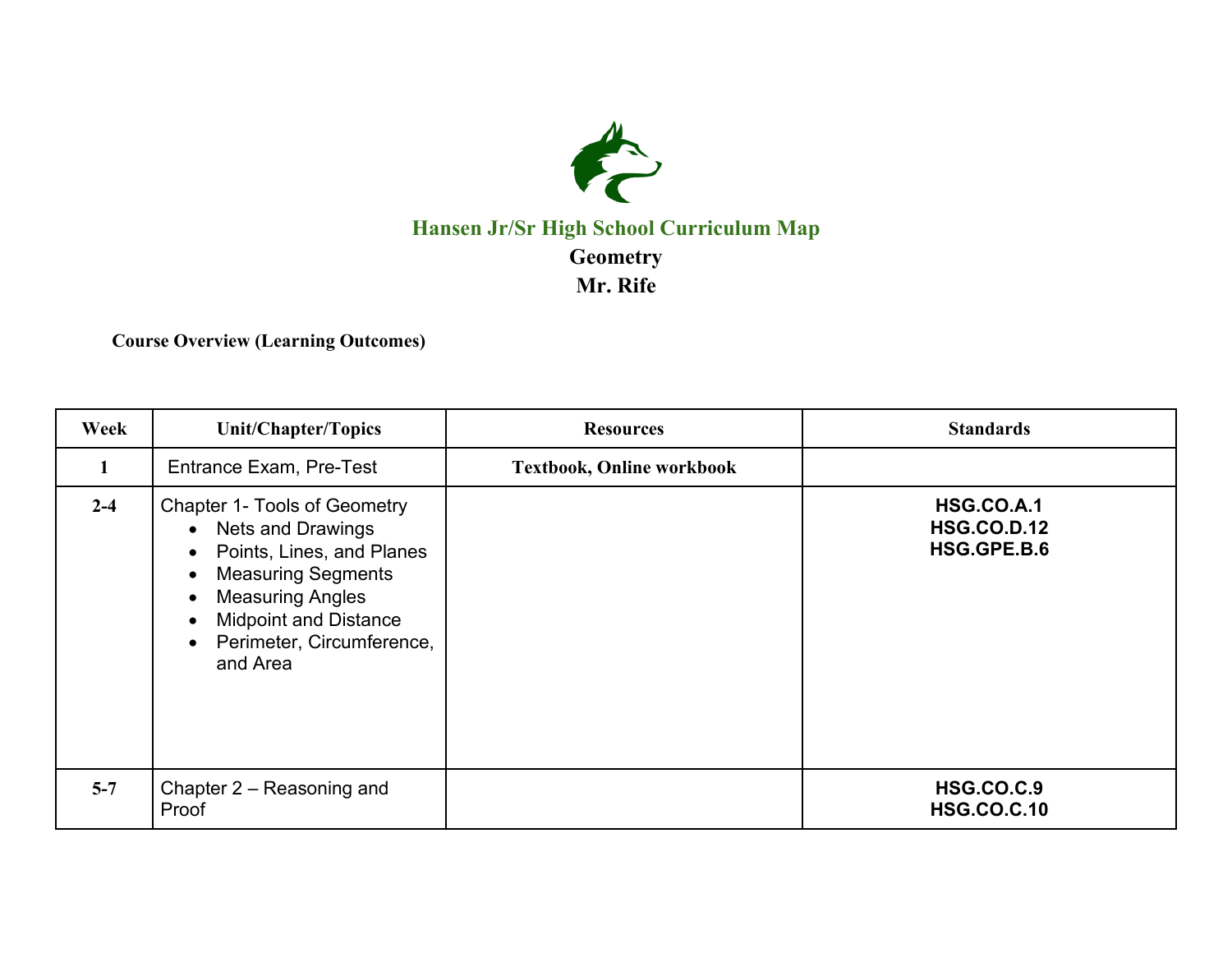|         | <b>Patterns and Inductive</b><br>$\bullet$<br>Reasoning<br><b>Conditional Statements</b><br><b>Biconditionals and</b><br><b>Definitions</b><br><b>Deductive Reasoning</b><br>$\bullet$<br><b>Proving Angles Congruent</b><br>$\bullet$                                                                                                                                                        | <b>HSG.CO.C.11</b>                                                                                                    |
|---------|-----------------------------------------------------------------------------------------------------------------------------------------------------------------------------------------------------------------------------------------------------------------------------------------------------------------------------------------------------------------------------------------------|-----------------------------------------------------------------------------------------------------------------------|
| $7-10$  | Chapter 3 - Parallel and<br><b>Perpendicular Lines</b><br>Lines and Angles<br><b>Properties of Parallel</b><br>Lines<br><b>Proving Lines Parallel</b><br>$\bullet$<br><b>Parallel and Perpendicular</b><br>$\bullet$<br>Lines<br><b>Parallel Lines and</b><br>$\bullet$<br><b>Triangles</b><br><b>Equations of Lines</b><br>Slopes of Parallel and<br>$\bullet$<br><b>Perpendicular Lines</b> | <b>HSG.CO.A.1</b><br><b>HSG.CO.C.9</b><br>HSG.MG.A.1<br>HSG.MG.A.3<br><b>HSG.CO.C.10</b><br>HSG.GPE.B.5               |
| $11-13$ | Chapter 4 - Congruent Triangles<br><b>Congruent Figures</b><br>$\bullet$<br>Congruence by SSS and<br>$\bullet$<br><b>SAS</b><br>Congruence by ASA and<br>$\bullet$<br>AAS<br><b>Corresponding Parts of</b><br>$\bullet$<br><b>Congruent Triangles</b><br><b>Isosceles and Equilateral</b><br>$\bullet$<br><b>Triangles</b>                                                                    | <b>HSG.CO.A.5</b><br><b>HSG.CO.B.6</b><br><b>HSG.CO.C.10</b><br>HSG.SRT.B.5<br><b>HSG.CO.B.7</b><br><b>HSG.CO.B.8</b> |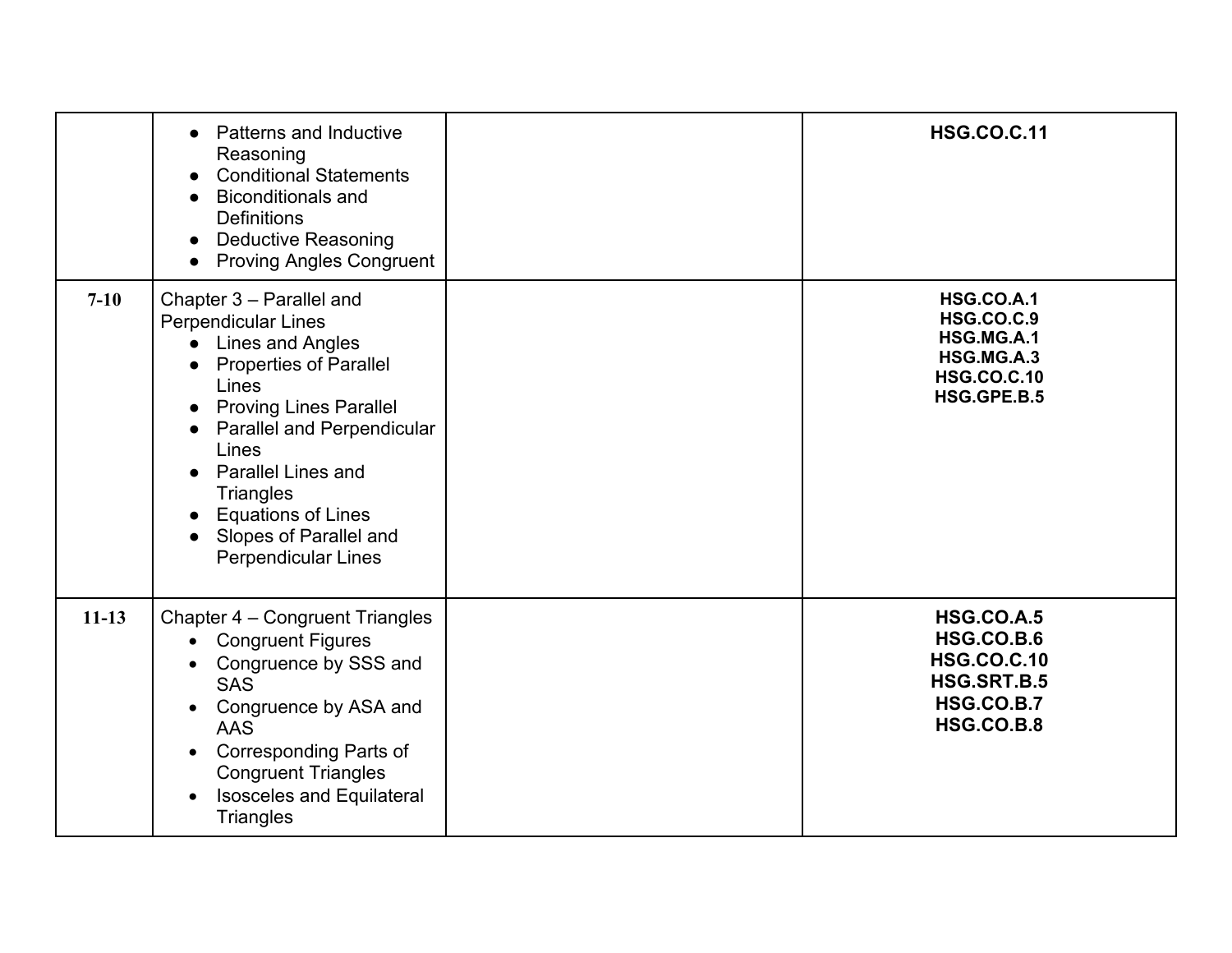|           | Congruence in Right<br>$\bullet$<br><b>Triangles</b><br>Congruence in<br>$\bullet$<br><b>Overlapping Triangles</b>                                                                                                                                                                                                                                  |                                                                                         |
|-----------|-----------------------------------------------------------------------------------------------------------------------------------------------------------------------------------------------------------------------------------------------------------------------------------------------------------------------------------------------------|-----------------------------------------------------------------------------------------|
| $14-16$   | Chapter $5 -$ Relationships Within<br>Triangles<br>Perpendicular and Angle<br>$\bullet$<br><b>Bisectors</b><br><b>Bisectors in Triangles</b><br>$\bullet$<br><b>Medians and Altitudes</b><br>Inequalities in One Triangle<br>Inequalities in Two Triangles                                                                                          | <b>HSG.CO.C.9</b><br><b>HSG.CO.C.10</b><br><b>HSG.C.A.3</b><br>HSG.SRT.B.5              |
| $17-19$   | Chapter $6 -$ Polygons and<br>Quadrilaterals<br>• The Polygon Angle-Sum<br>Theorems<br>Kites and Trapezoids<br>$\bullet$<br>Properties of Parallelograms<br>$\bullet$<br>Proving a Quadrilateral is a<br>$\bullet$<br>Parallelogram<br>Properties of Special<br>$\bullet$<br>Parallelograms<br>Conditions of Special<br>$\bullet$<br>Parallelograms | HSG.SRT.B.5<br><b>HSG.C.A.3</b><br><b>HSG.CO.C.11</b>                                   |
| $20 - 22$ | Chapter $7 -$ Similarity<br>Ratios and Proportions<br>Similar Polygons<br>Proving Triangles Similar<br>$\bullet$<br>Similarity in Right Triangles                                                                                                                                                                                                   | <b>HSG.CO.A.2</b><br><b>HSG.CO.A.5</b><br>HSG.SRT.A.1<br>HSG.SRT.A.1.A<br>HSG.SRT.A.1.B |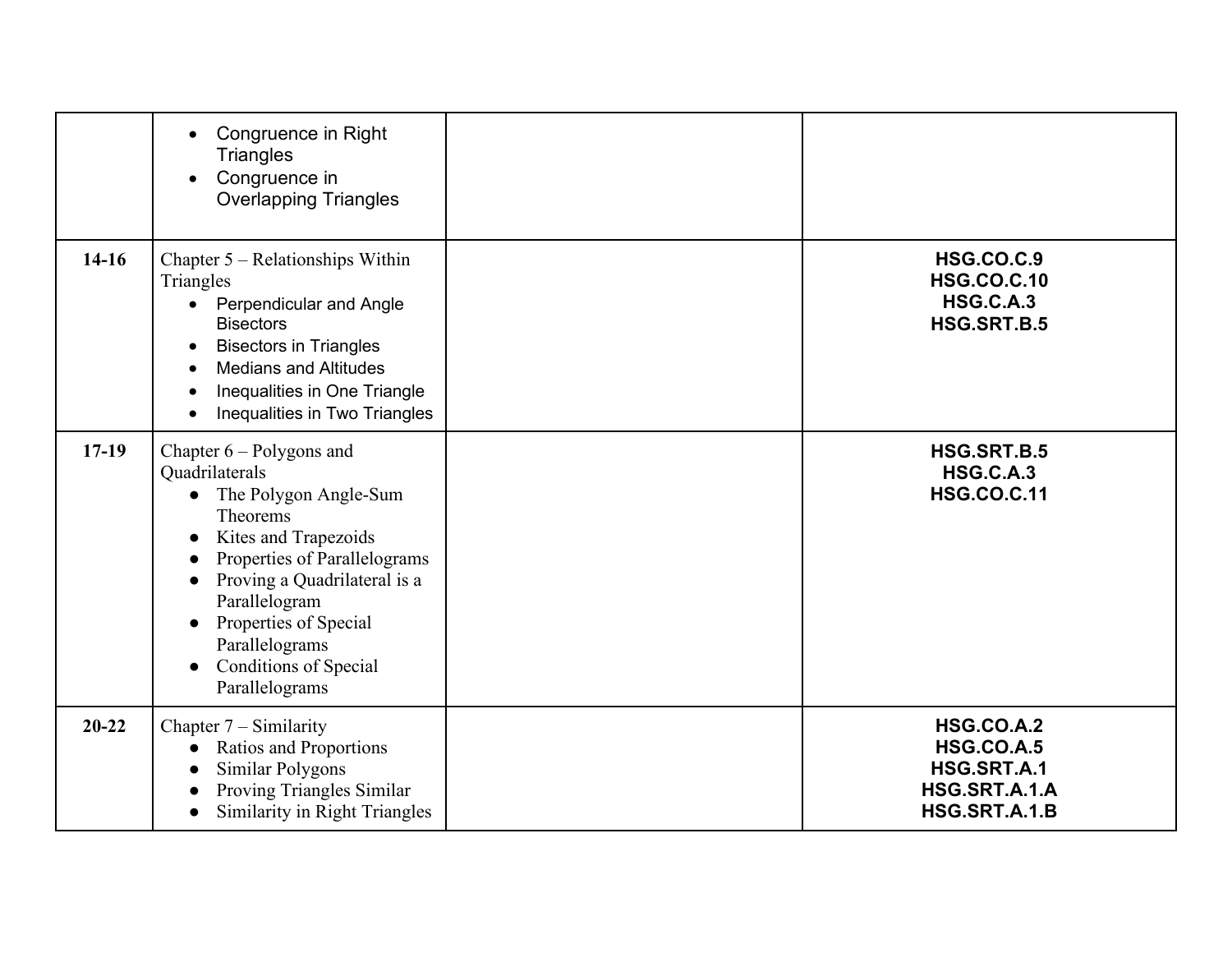|           | • Proportions in Triangles                                                                                                                                                                                                                           | HSG.SRT.A.2<br><b>HSF.C.A.1</b><br>HSG.SRT.A.3<br>HSG.SRT.B.4<br><b>HSG.CO.C.10</b>                                |
|-----------|------------------------------------------------------------------------------------------------------------------------------------------------------------------------------------------------------------------------------------------------------|--------------------------------------------------------------------------------------------------------------------|
| $23 - 26$ | Chapter $8 - Right$ Triangles and<br>Trigonometry<br><b>Right Triangles and the</b><br>$\bullet$<br>Pythagorean Theorem<br><b>Special Right Triangles</b><br>$\bullet$<br><b>Trigonometric Ratios</b><br>Law of Sines<br>Law of Cosines<br>$\bullet$ | HSG.SRT.B.4<br>HSG.SRT.C.6<br>HSG.SRT.C.7<br>HSG.SRT.C.8<br>HSG.SRT.D.10<br>HSG.SRT.D.11                           |
| $27-29$   | Chapter $9 - Area$<br>Parallelograms and Triangles<br>$\bullet$<br>Trapezoids, Rhombuses, and<br>Kites<br>Regular Polygons<br>Perimeters and Areas of<br>Similar Figures<br>Circles and Arcs<br>Area of Circles and Sectors                          | HSG.GPE.B.4<br>HSG.GPE.B.7<br>HSG.GPE.B.6<br><b>HSG.CO.C.10</b><br><b>HSG.CO.A.1</b><br>HSG.GPE.A.1<br>HSG.GPE.A.2 |
| $30 - 33$ | Chapter 10 - Surface Area and<br>Volume<br>• Space Figures and Cross<br><b>Sections</b><br>Surface Areas of Prisms and<br>$\bullet$<br>Cylinders                                                                                                     | HSG.GMD.B.4<br>HSG.GMD.A.1<br>HSG.GMD.A.3<br>HSG.MG.A.1<br>HSG.MG.A.2<br>HSG.GMD.B.4                               |